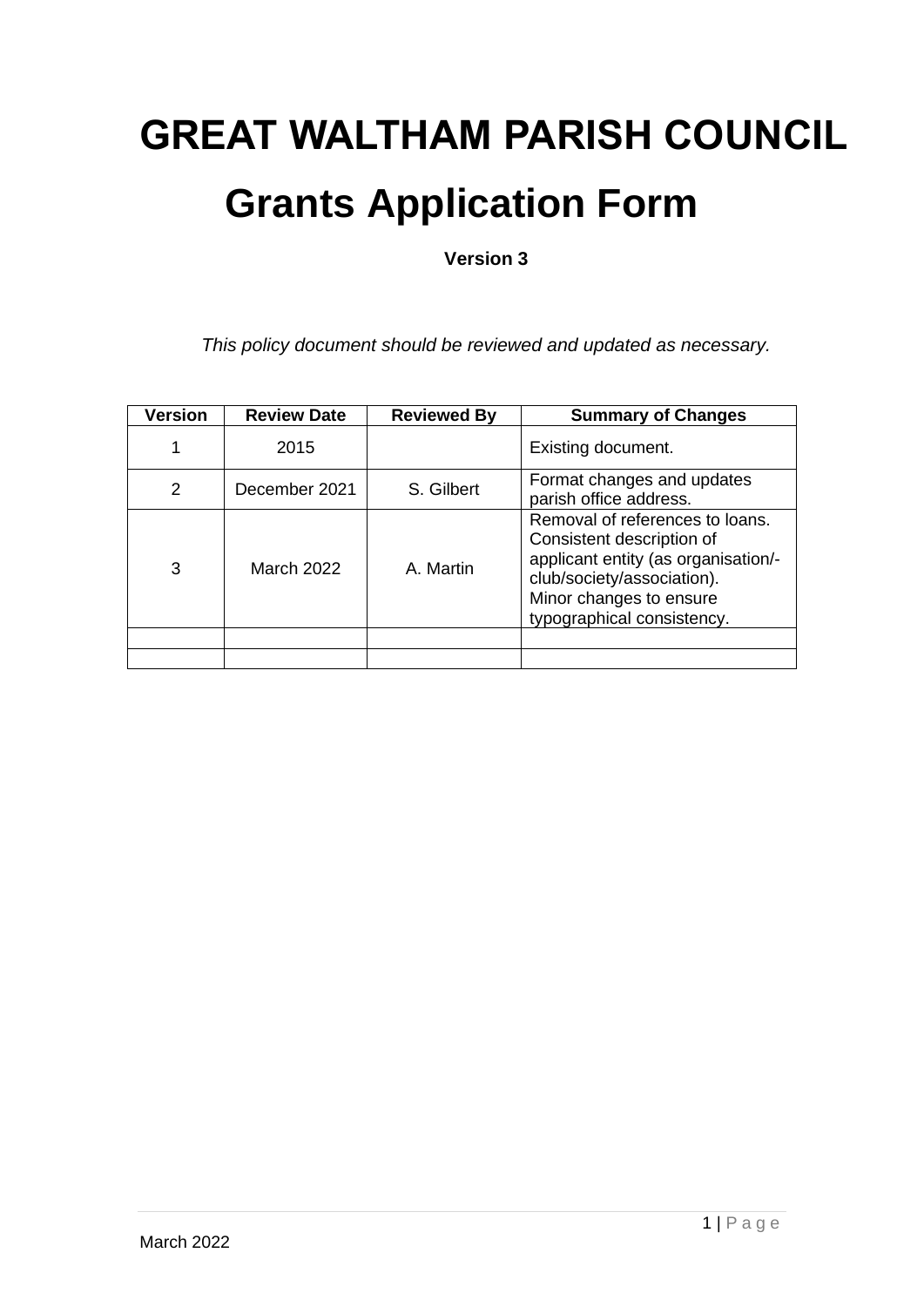# **Great Waltham Parish Council**

Clerk, W J Adshead-Grant, The Parish Office, Great Waltham Village Hall (Hulton Hall), South Street, Great Waltham, Essex, CM3 1DF E Mail: clerk@greatwalthamparishcouncil.co.uk Website: https://e-voice.org.uk/greatwalthamparish

Please complete the form in black ink in capital letters.

Applicants must read the Guidance for Grants before completing the application form.

#### **Details**

| Name of the               |  |
|---------------------------|--|
| organisation/club/        |  |
| society/association.      |  |
| If applicable, registered |  |
| charity number of the     |  |
| organisation/club/        |  |
| society/association.      |  |
| What are the main         |  |
| activities of the         |  |
| organisation/club/        |  |
| society/association?      |  |
| Contact name.             |  |
| Contact's role within the |  |
| organisation/club/        |  |
| society/association.      |  |
|                           |  |
| Address for               |  |
| Correspondence.           |  |
|                           |  |
| Telephone:                |  |
| E-mail:                   |  |

## **Project**

| Project and location.                                                                                                        |   |
|------------------------------------------------------------------------------------------------------------------------------|---|
| Purpose of grant and<br>approximate date<br>required.<br>(Use additional<br>sheets as required).                             |   |
| Explain how your activities<br>will benefit the people of<br>Great Waltham parish<br>(Use additional<br>sheets as required). |   |
| Total cost of project.<br>(Attach estimates).                                                                                | £ |
| Funds from own<br>sources (see Note below).                                                                                  | £ |